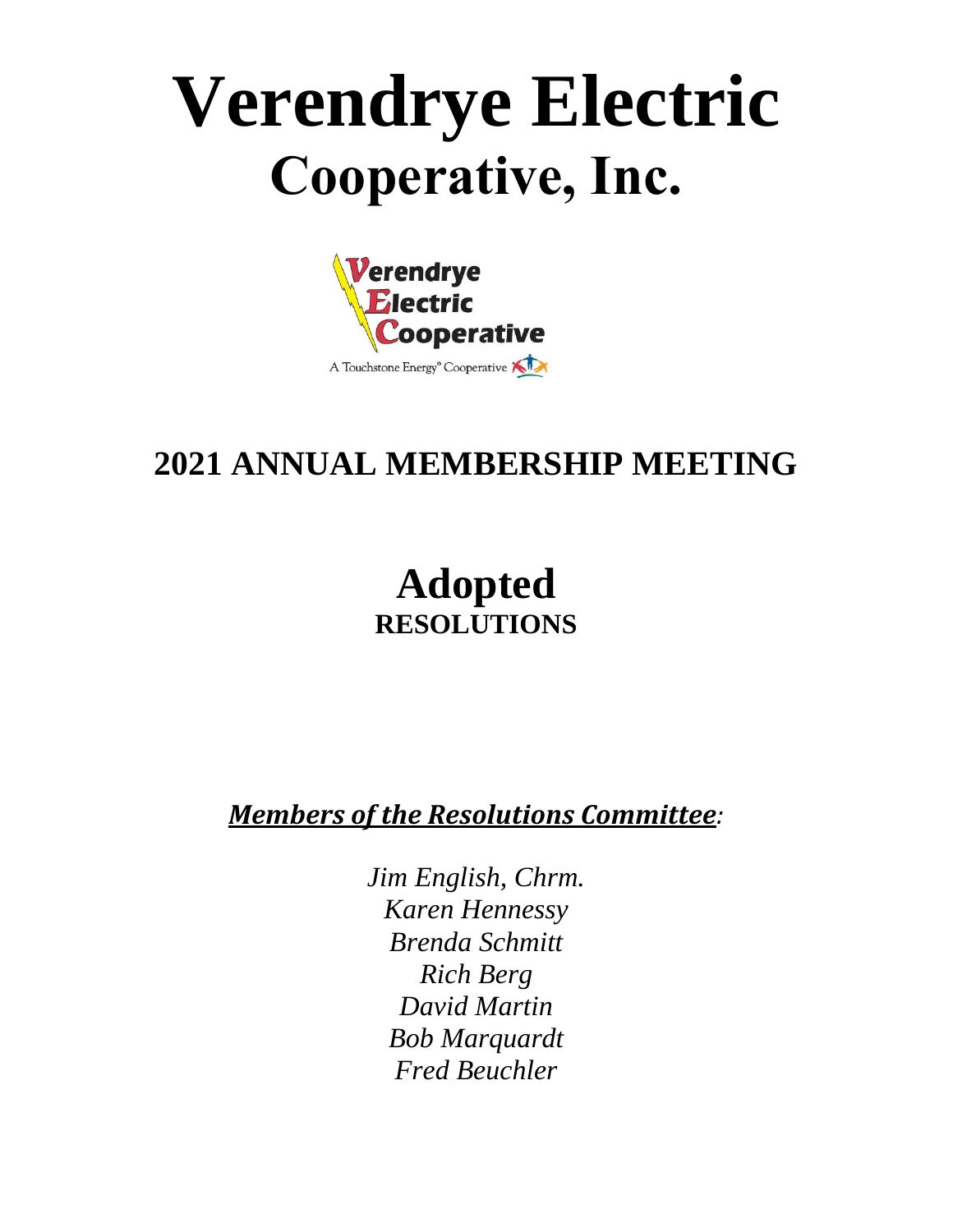## **CONTINUING RESOLUTIONS**

#### 1) **RURAL ECONOMIC COMMUNITY DEVELOPMENT - Continuing**

Keeping farm families on their land will benefit Verendrye Electric Cooperative and all of North Dakota. We support North Dakota's long tradition of keeping production agriculture in the hands of family farms. Therefore, we urge continued funding of those Rural Development programs, which will help the family farm. Priority should be placed on loan programs that will help family farms diversify by investing in ways to process and market their products. We continue to support other rural economic development activities including rural housing, energy development, energy efficiency and renewable energy programs. We encourage Congress to continue to fund the Rural Economic Development Loan and Grant Program (REDLG) and the Rural Cooperative Development Grant Program (RCDG) that are administered by the USDA.

We encourage the Administration and Congress to work to improve the business economy through rural renaissance zones and other applicable incentives to stimulate growth. Verendrye Electric Cooperative reaffirms our long-time support for reasonable economic development efforts for the City of Minot and the surrounding region.

We support efforts to expand value-added agriculture and other ag-related industries in the area, including the Logistics Park of North Dakota

#### 2) **SUPPORT FOR POWER MARKETING ADMINISTRATION RETENTION - Continuing**

We strongly oppose changing from a cost base to a market base rate for hydro-generation. At market rates the costs for power would dramatically increase and the incentive to use this environmentally friendly power source would diminish.

We strongly oppose the sale of the power marketing administrations (PMAs), which include Western Area Power Administration's (WAPA) generation and transmission facilities, which supply Verendrye Electric Co-op reasonably priced power. We support the continued current management of the PMAs by their respective federal agencies, i.e. WAPA.

#### 3) **NORTH DAKOTA TERRITORIAL LAW – Continuing**

We are strongly opposed to either weakening or repealing the ND Territorial Law of 1965. We urge continued vigilance in this area of potentially recurring legislation.

#### 4) **RURAL UTILITIES SERVICES LOAN SUPPORT – Continuing**

We believe that there is continued need for a distribution and transmission loan program for those Rural Utilities Services (RUS) Program systems serving areas with low consumer density per mile of line. We strongly encourage Congress to fully fund the insured RUS loan program and the guaranteed loan program. This financing is crucial to the rural way of life.

#### 5) **E.P.A. REGULATORY CONCERNS** - **Continuing**

Verendrye Electric Cooperative believes that climate change concerns should be addressed by the U.S. Congress through legislation, rather than by the Environmental Protection Agency (EPA) through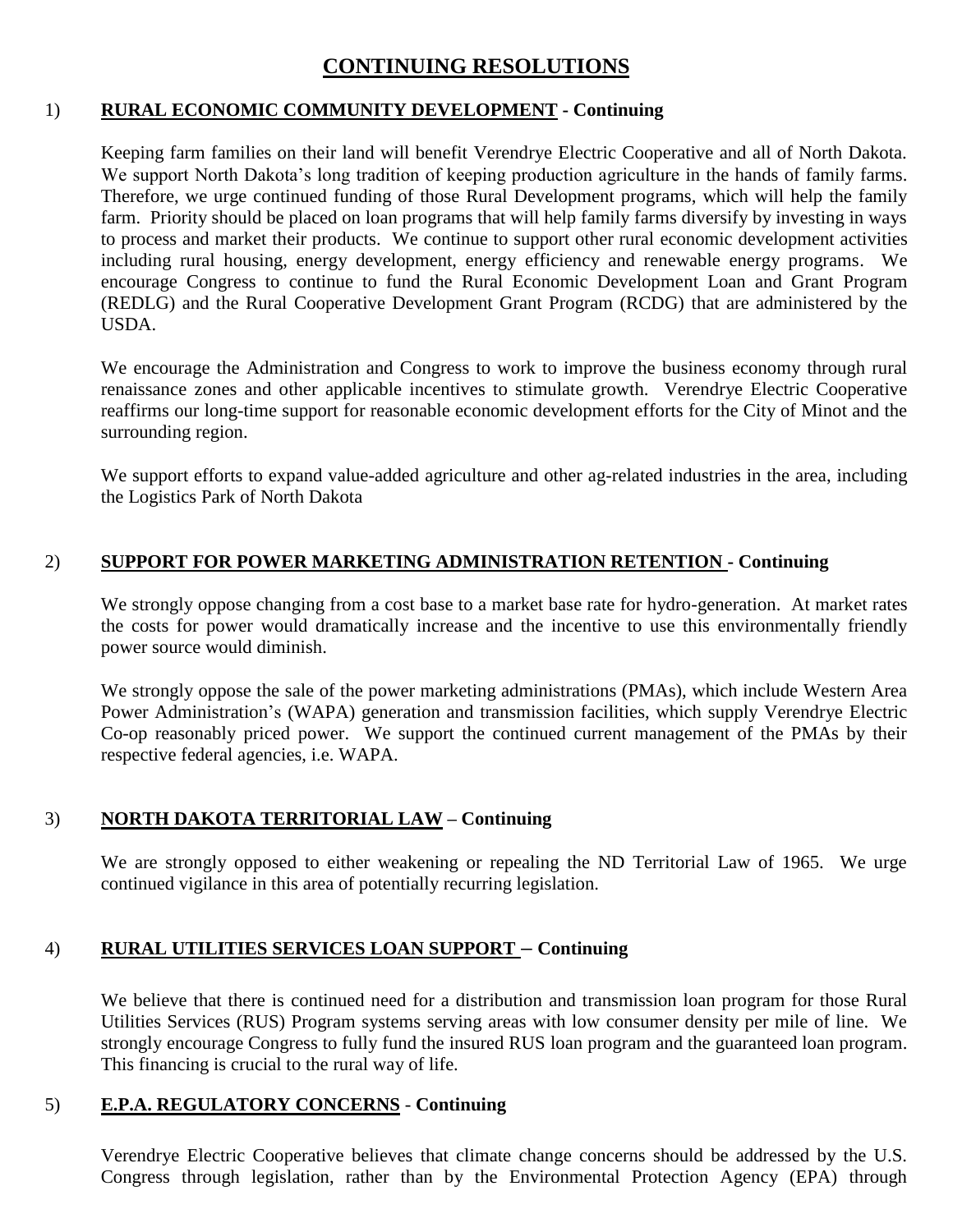administrative rulemaking. The Clean Air Act of 1970 was never intended to address greenhouse gasses or climate change and EPA should not have jurisdiction to limit greenhouse gas emissions under the Clean Air Act. We encourage all government officials to visit our coal-fired power plants, which are some of the cleanest in the world.

#### 6) **LOW INCOME HOME ENERGY ASSISTANCE** - **Continuing**

We urge Congress to continue authorization for the Low Income Home Energy Assistance Program (LIHEAP) under the U.S. Department of Health and Human Services, and recommend it be fully funded.

#### 7) **SUPPORT FOR GROUND BASED STRATEGIC DETERRENT (GBSD) INITIATIVE - Continuing**

The Minot Air Force Base plays a crucial role protecting U.S. citizens and helping keep peace in the world with its nuclear deterrent that consists of 150 Minuteman III missiles and a fleet of B-52 Bombers. The base is an economic engine for our region, providing more than \$600 million in economic impacts to the area. Verendrye Electric Cooperative serves the base and 40 of its 150 missile sites, while four other electric cooperative serve the remaining missile sites.

The military has begun making plans for replacing the aging missiles under the Ground Based Strategic Deterrent (GBSD) plan. The missiles and associated infrastructure are decades old. Verendrye Electric supports GBSD and encourages the Administration and Congress to fund the program to include upgrading the missiles and associated infrastructure controlled by the Minot Air Force Base. We urge the Administration and Congress to include electrical infrastructure as part of the infrastructure to be improved under the GBSD plan.

#### 8) **NET METERING** - **Continuing**

Verendrye Electric Cooperative opposes any net metering laws or rules that result in some members subsidizing electric service of others. Proposals requiring cooperatives to pay retail rates to members generating their own power do not take into consideration the costs of distribution and transmission infrastructure and backup services supplied by the cooperative. Net metering proposals must take into consideration there are times of the year and even times of the day when power costs are higher. Power generated from net metering facilities often cannot be dispatched during periods of higher costs when it is most needed. Decisions on net metering policies are best made by each individual electric cooperative. Proposals for any net metering laws or rules should include input from electric cooperatives.

#### 9) **ELECTRIC VEHICLES - Continuing**

Electric vehicles (EVs) are becoming more common, more affordable and with increased range. Charging stations for EVs are also becoming more widely available.

Verendrye Electric recognizes the potential of EVs to benefit the cooperative and its members. We are educating members about EVs by using one for our business operations, and by installing EV chargers, including a fast charging station.

Verendrye Electric supports policies and investments that encourage the use of electric vehicles and charging infrastructure to support them, including state and federal grants to help increase the amount of charging stations across the country.